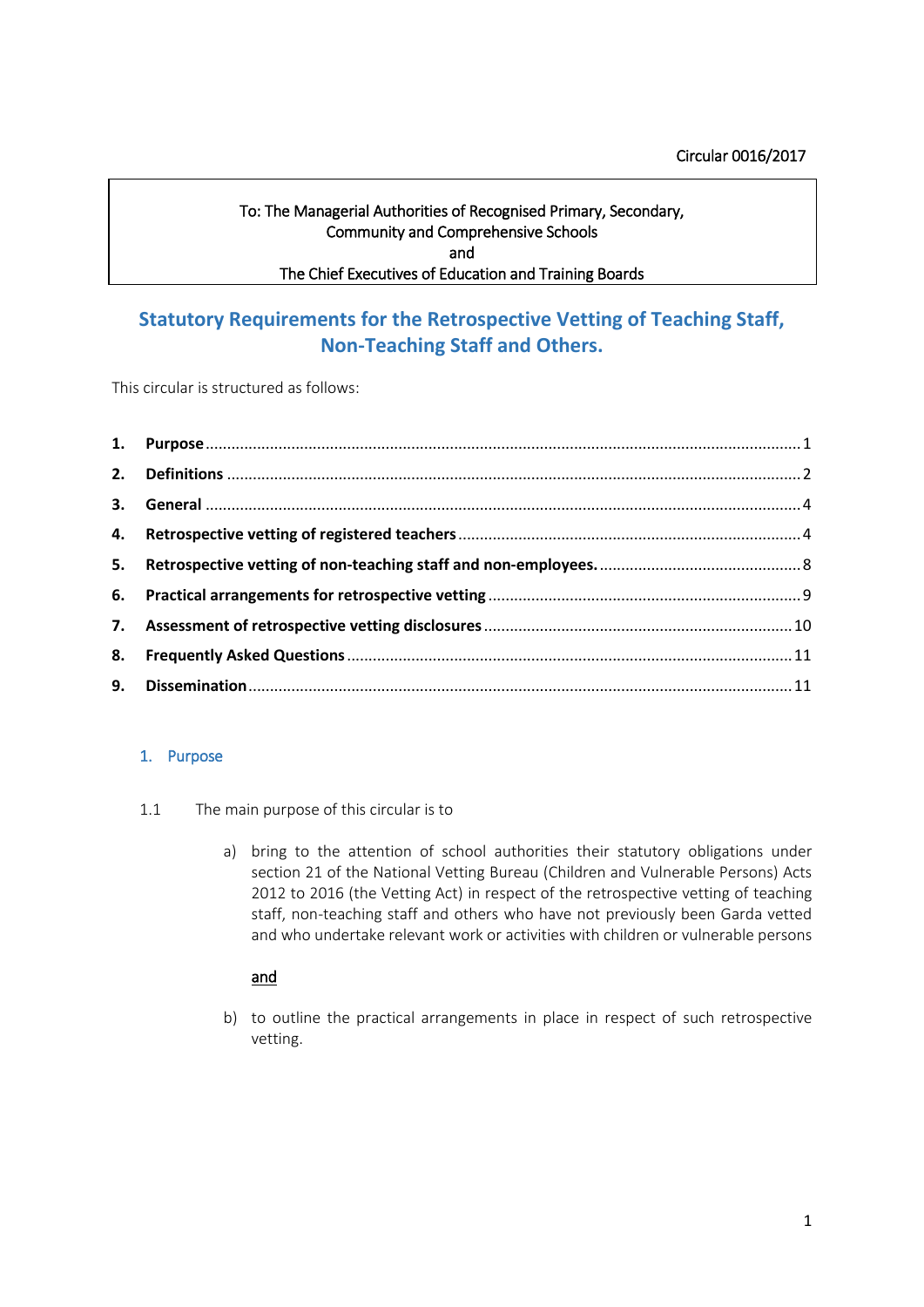#### <span id="page-1-0"></span>**2. Definitions**

In this circular except where the context requires otherwise-

"**Bureau**" means the National Vetting Bureau of An Garda Síochána which since 29 April 2016 has been responsible for issuing statutory vetting disclosures in accordance with the Vetting Act.

"**child**" means a person under the age of 18 years.

"**ETB**" means an Education and Training Board.

"**GCVU**" means the national unit of An Garda Síochána known as the Garda Central Vetting Unit which was responsible for issuing vetting outcomes prior to the establishment of the Bureau.

"**GCVU vetting outcome**" means a statement that was issued by the GCVU prior to the 29 April 2016 containing details of convictions and/or prosecutions, successful or not, pending or completed, relating to a person.

"**non-teaching staff**" means employees of the school authority other than registered teachers.

"**registered teacher**" has the meaning assigned to it by the Teaching Council Acts 2001 to 2015.

"**relevant organisation**" has the meaning assigned to it in the Vetting Act and includes a person or organisation that employs, contracts, places or permits a person to undertake relevant work or activities relating to children or vulnerable persons.

"**relevant work or activities**" has the meaning assigned to it in the Vetting Act and includes any work or activity carried out by a person where a necessary and regular part of that work or activity consists mainly of the person having access to, or contact with, children or vulnerable persons in a recognised school or centre for education other than work or activity in relation to vulnerable persons in a centre for education where that work or activity is merely incidental to work or activities undertaken in relation to persons who are not vulnerable persons.

"**school authority**" means the relevant managerial authority for the school or centre for education concerned e.g. the relevant ETB in the case of ETB schools and board of management/manager or equivalent in the case of all other schools/centres for education.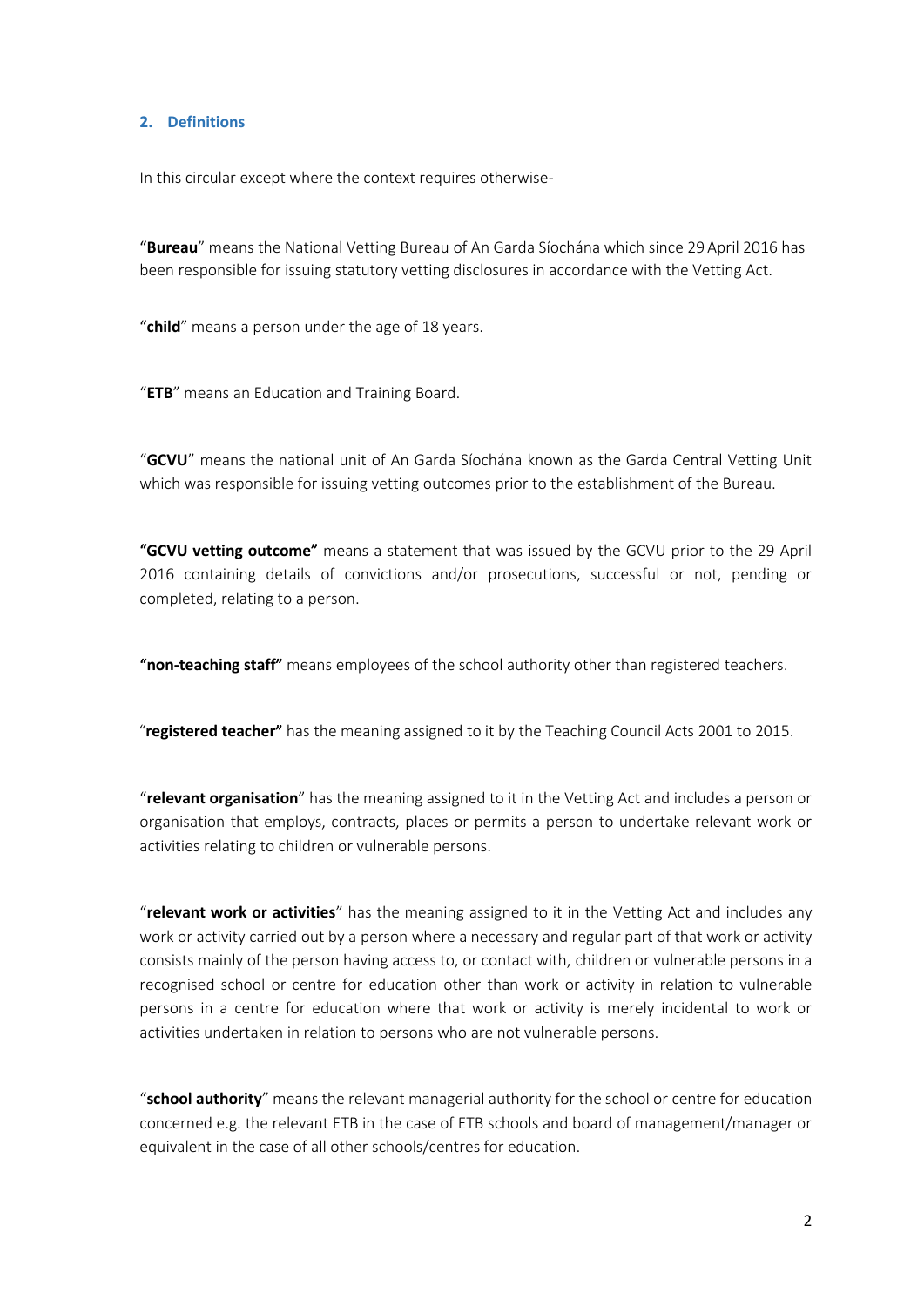"**specified Information**" in relation to a person who is the subject of an application for a vetting disclosure means information other than criminal convictions held by An Garda Síochána that leads to a bona-fide belief that a person poses a threat to children or vulnerable persons.

 "**Teaching Council Vetting Letter**" means the letter issued by the Teaching Council prior to 29 April 2016 to a registered teacher containing the information provided in the vetting outcome received by the Council from the GCVU in respect of that teacher.

"**teaching staff**" means employees of the school authority who are registered teachers.

"**Vetting Act**" means the National Vetting Bureau (Children and Vulnerable Persons) Act 2012 as amended by the Criminal Justice (Spent Convictions and Certain Disclosures) Act 2016 also known as the National Vetting Bureau (Children and Vulnerable Persons) Acts 2012 to 2016.

"**vetting disclosure**" means a disclosure made by the Bureau, after 29 April 2016, in respect of the person in accordance with section 14 of the Vetting Act and which includes particulars of the criminal record (if any) relating to that person and/or a statement of the specified information (if any) relating to that person. A criminal record includes a record of the person's convictions for any criminal offences or a record of any prosecutions pending against the person for any criminal offence but does not contain details of certain minor convictions as set out in section 14A of the Vetting Act.

"**vulnerable person**" has the meaning assigned to it by the Vetting Act and means a person other than a child who is suffering from a disability, impairment or disorder which is of such a nature or degree as to restrict the capacity of the person to guard themselves against harm by another person or that results in the person requiring assistance with the activities of daily living.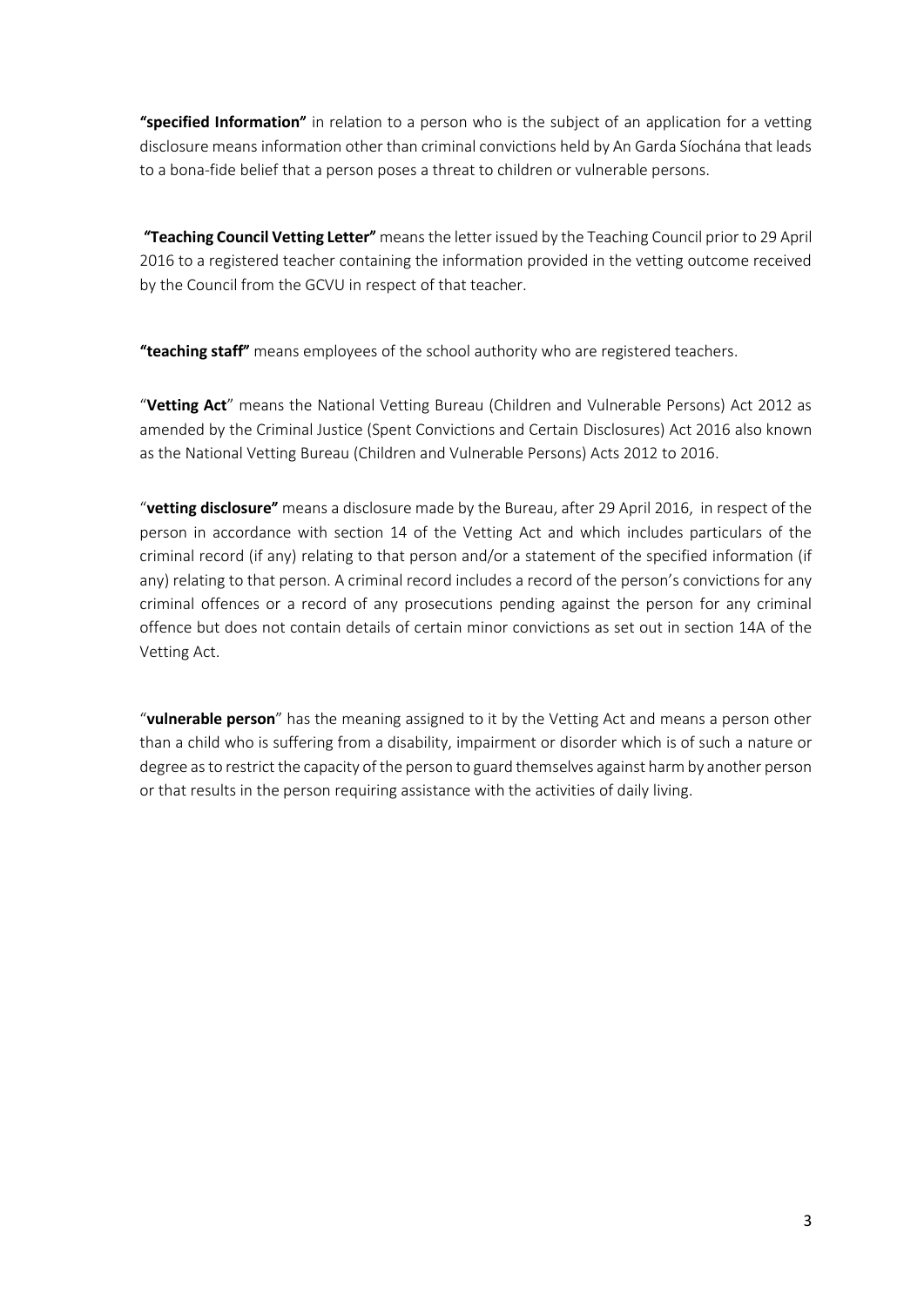## <span id="page-3-0"></span>**3. General**

- 3.1 The primary focus of this circular is on section 21 of the Vetting Act which concerns the retrospective vetting of employees and other persons who have never previously been Garda vetted and who undertake relevant work or activities with children or vulnerable persons.
- 3.2 In accordance with section 21 of the Vetting Act, the Minister for Justice and Equality has prescribed that applications for retrospective vetting of employees and other persons who have not previously been Garda vetted and who undertake relevant work or activities with children or vulnerable persons must be made by 31 December 2017.
- 3.3 School authorities must therefore ensure that applications for the retrospective vetting of any employees and others undertaking relevant work or activities with children or vulnerable persons, and who have never previously been vetted, have been made before 31 December 2017. School authorities should be aware that failure, without reasonable excuse, to comply with the Act's retrospective vetting requirements is a criminal offence punishable by a fine of up to  $\epsilon$ 10,000 or a prison term of up to 5 years or both.
- 3.4 It should be noted that a person for whom a GCVU vetting outcome or a Bureau disclosure has previously been received is not required to be vetted under the Vetting Act's retrospective vetting requirements. In the case of a registered teacher, where a school authority has already obtained a Teaching Council Vetting letter in respect of the teacher or has accessed a Bureau disclosure in respect of the teacher (via the Teaching Council's online electronic register of teachers), there is no requirement for that teacher to be vetted by the relevant school authority under the Vetting Act's retrospective vetting requirements.
- 3.5 This circular is not a legal interpretation of the Vetting Act. Nor is it exhaustive in setting out the Vetting Act's provisions or requirements. It is the responsibility of school authorities to read and familiarise themselves with the requirements of the Vetting Act.
- 3.6 It should be noted that Circular 0031/2016 and the existing statutory requirements under section 12 of the Vetting Act for Garda vetting prior to a school authority commencing the employment, contract, permission or placement of a person to undertake relevant work or activities continue to apply.
- 3.7 Separate to the requirements of the Vetting Act, school authorities must always be cognisant of their civil law duty of care to their pupils and the need for prudent practice from a child protection perspective. Information in relation to the assessment of vetting disclosures is set out in section 7 of this circular.

# <span id="page-3-1"></span>**4. Retrospective vetting of registered teachers**

4.1 Retrospective vetting of all registered teachers who have not been vetted to date will be conducted by the Teaching Council in the context of their annual renewal of registration. The Teaching Council intends to require all un-vetted registered teachers to undergo retrospective vetting by the end of December 2017. The Teaching Council has commenced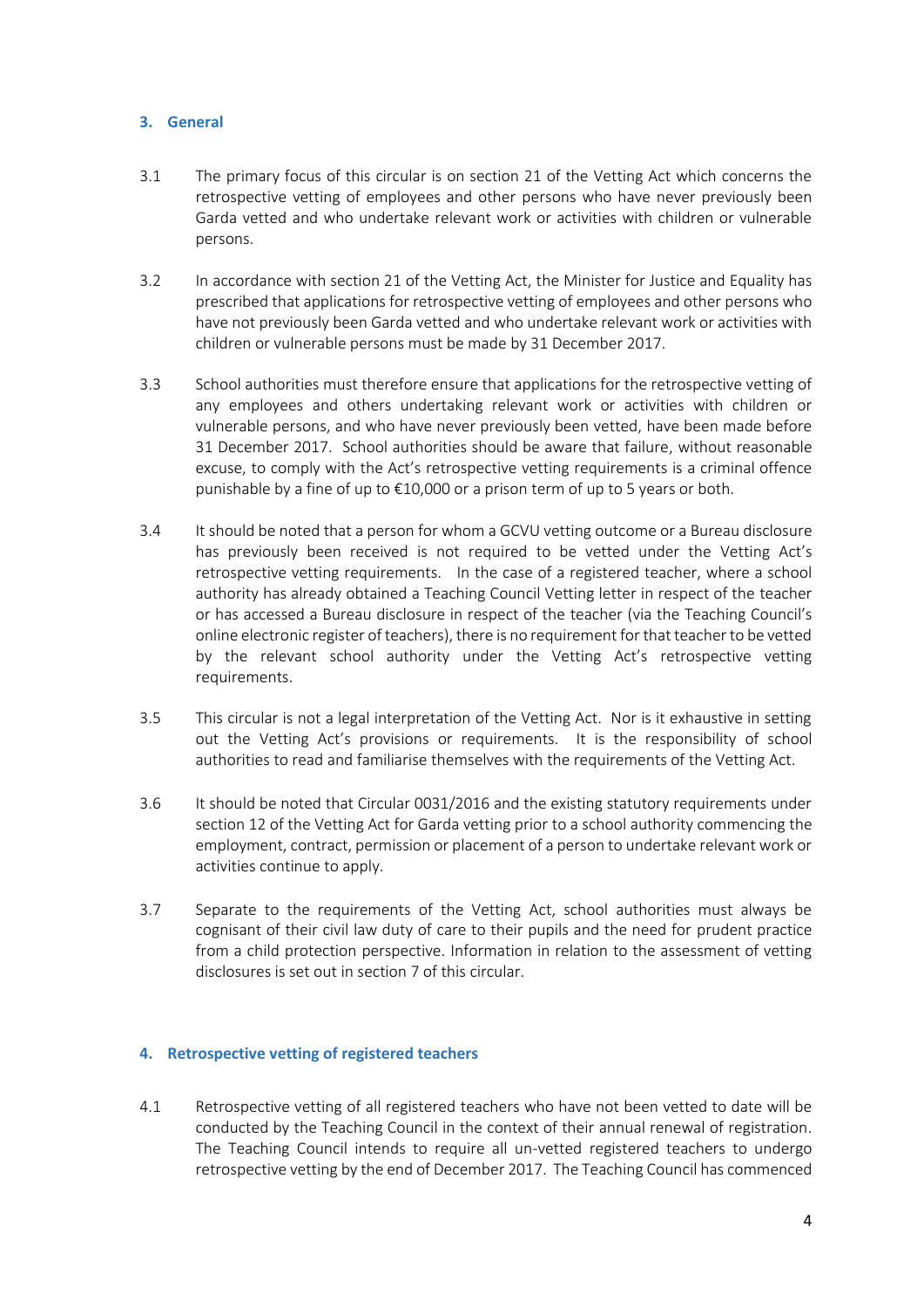the retrospective vetting of such registered teachers and this will continue on an ongoing basis between now and the end of 2017, in accordance with a schedule determined by the Teaching Council for this purpose. Section 6 of this circular sets out the practical arrangements for retrospective vetting of registered teachers by the Teaching Council.

4.2 Where a retrospective vetting application in respect of a teacher has been made by the Teaching Council before 31 December 2017, the school authority is not obliged to require the teacher concerned to undergo retrospective vetting for the purposes of section 21 of the Vetting Act. To avoid duplication of vetting applications school authorities should not request their un-vetted registered teachers to apply for retrospective vetting but should await the Teaching Council's vetting of such teachers. School authorities should however take the relevant steps outlined at sections 4.7 to 4.11 below.

# 4.3 Registered teachers who have been requested to undergo retrospective vetting by the Teaching Council should take the steps outlined at section 4.12 of this circular.

- 4.4 School authorities and registered teachers should be aware that the Teaching Council Acts 2001 to 2015 include provision for the following:
	- (a) the Teaching Council may seek a vetting disclosure in respect of a registered teacher for the purposes of renewing the registration of that teacher.
	- (b) the Teaching Council shall refuse to renew a person's registration where that person fails, without reasonable grounds, to comply with the Teaching Council's request to undergo vetting.
	- (c) where the Teaching Council has obtained a vetting disclosure in respect of a teacher for the purposes of renewal of his or her registration, the Teaching Council shall -
		- (i) consider, in accordance with the Teaching Council Acts 2001 to 2015, the information in that vetting disclosure for the purpose of satisfying itself that the teacher is a fit and proper person to have his or her registration renewed
		- (ii) refuse to renew the registration of the registered teacher where the Teaching Council, having considered that disclosure in accordance with the Teaching Council Acts 2001 to 2015, is not satisfied that he or she is a fit and proper person to have his or her registration renewed.
	- (d) where it is satisfied that it is in the public interest to do so, the Teaching Council may, having regard to the information contained in a vetting disclosure obtained by it for the purposes of registration renewal, apply to the High Court to have that teacher's registration suspended for such period as the High Court may determine. In such cases, the Teaching Council is required to inform the relevant school employer of the High Court's decision.
	- (e) where a person's registration is not renewed by the Teaching Council, that person cannot be employed in a publicly funded teaching position in any recognised school.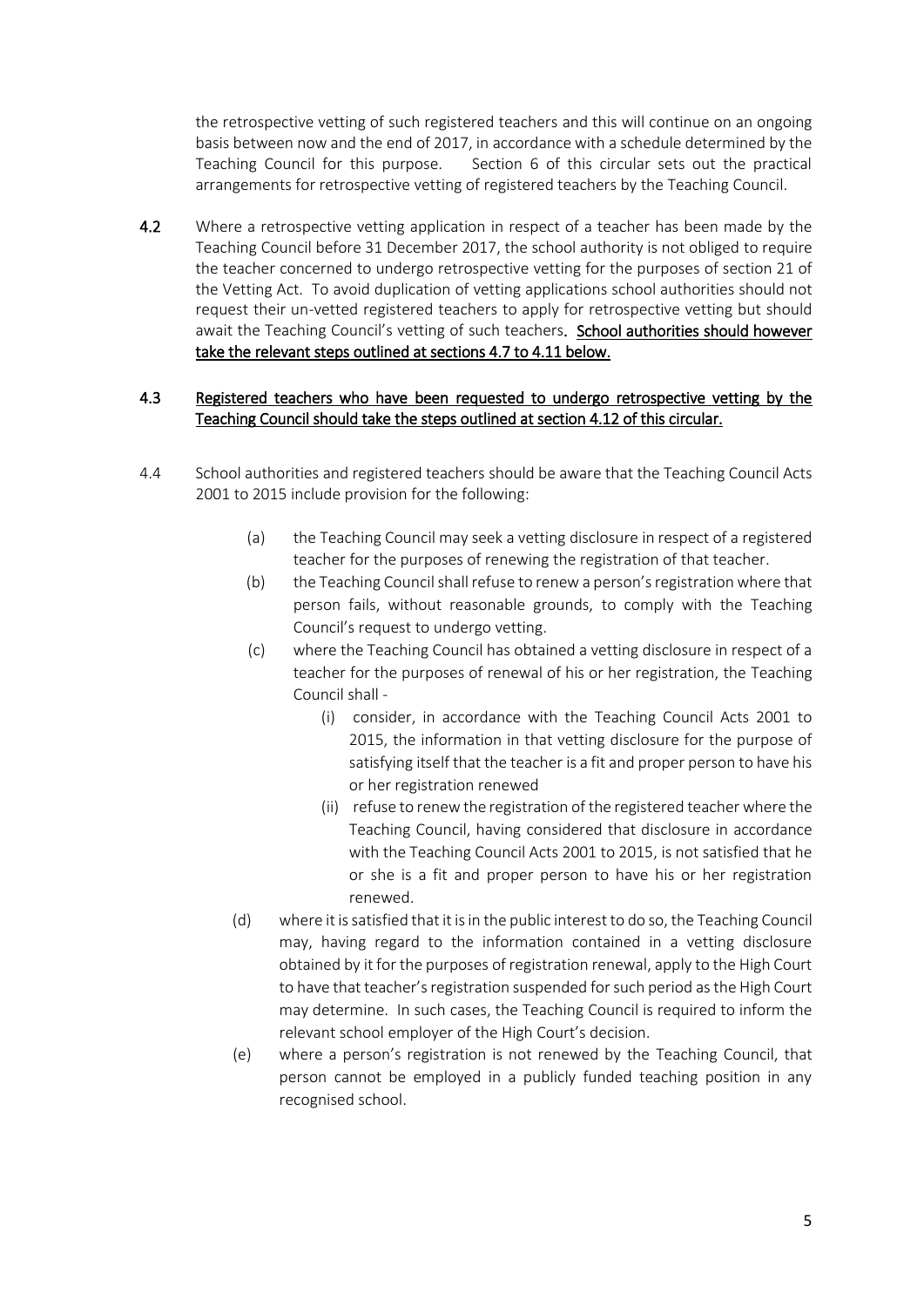- 4.5 School authorities and registered teachers should also note that under section 33B of the Teaching Council Acts 2001 to 2015 the Teaching Council may, where the relevant school employer is known to the Teaching Council, inform the employer of the information in a disclosure where the Teaching Council considers that the information in that disclosure is of such a nature as to give rise to a bona fide concern that the teacher may
	- harm any child or vulnerable person,
	- cause any child or vulnerable person to be harmed,
	- put any child or vulnerable person at risk of harm,
	- attempt to harm any child or vulnerable person, or
	- incite another person to harm any child or vulnerable person.
- 4.6 Where the Teaching Council, acting in accordance with section 33B of the Teaching Council Acts 2001 to 2015, informs a school authority of the information in a vetting disclosure, it is a matter for the school authority to determine, having due regard to the protection of children, any actions that it considers necessary in respect of the person's employment in the school. In that regard, it will be a matter for the school authority to consider all the circumstances of the case, give due weight to all relevant factors, afford fair procedures to the individual concerned and have regard to relevant employment legislation and any relevant disciplinary procedures. School authorities should note that legal advice should always be sought in such a case.

### Steps to be taken by school employers

- 4.7 School authorities should note that there is no retrospective vetting requirement in respect of a member of a school's teaching staff where –
	- the school authority has already obtained a vetting disclosure from the Bureau in respect of such teacher or
	- the school authority has already obtained the Teaching Council Vetting Letter in respect of such teacher.
- 4.8 Each school authority should now review its teaching staff records to identify which members of its teaching staff have already been vetted (whether such vetting was conducted by the GCVU or by the Bureau) and which teachers have not yet been Garda vetted. School authorities should draw up a list of registered teachers who have not been vetted to date by the Teaching Council and should request each teacher on the list to –
	- (a) inform the school authority as soon as an application for vetting has been made by the Teaching Council in respect of him or her

### and

(b) provide the school authority with evidence that the vetting application has been submitted to the Bureau. This should be done by providing the school with a copy of the Bureau's acknowledgement of the Teaching Council's vetting application in respect of him or her. A copy of this acknowledgement should be retained for the school authority's records.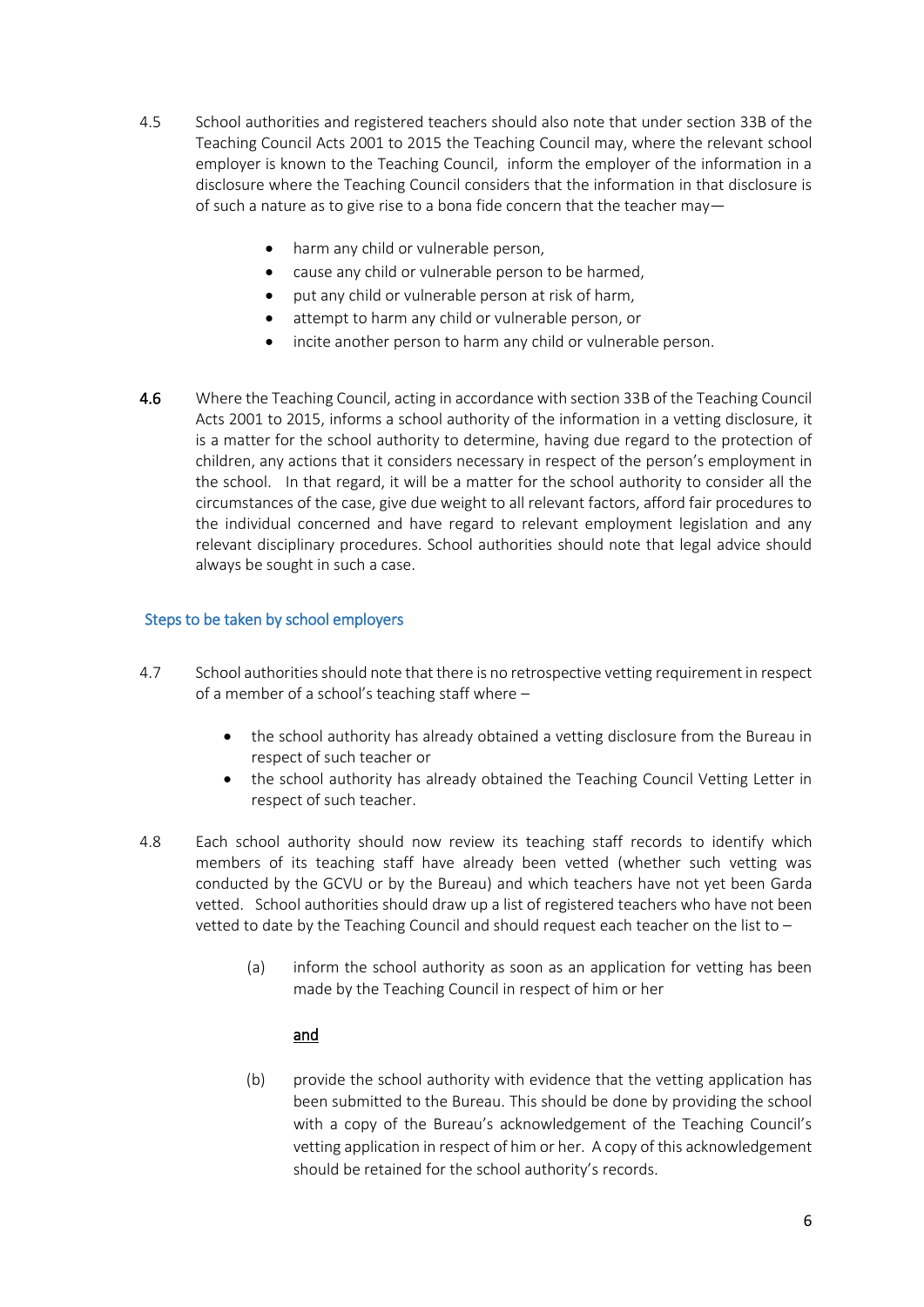- 4.9 On receipt of the evidence referred to in section 4.8(b) above, the teacher concerned can be removed from the list of teachers who have not previously been Garda vetted (i.e. the list referred to in section 4.8). As individual teachers may be requested to comply with the Teaching Council's retrospective vetting requirements at any time between now and the end of 2017, school authorities should liaise with the teachers concerned on a monthly basis to ensure that the list is kept up to date and accurate.
- 4.10 Further information, including Frequently Asked Questions (FAQs), in relation to the Teaching Council's arrangements for retrospective vetting of registered teachers is available on the Teaching Council's website. The Teaching Council will also, from time to time, publish updates in relation to its progress on retrospective vetting, including details in relation to the numbers vetted and yet to be vetted under its retrospective vetting arrangements. Schools should also keep up to date with the information in the Teaching Council's FAQs and updates via the Teaching Council's website [Teaching Council](http://www.teachingcouncil.ie/en/)
- 4.11 School authorities should be aware that there may be a very small number of un-vetted teachers in respect of whom a retrospective vetting application is not made by the Teaching Council before 31 December 2017. This may arise for example where a teacher does not respond to the Teaching Council's retrospective vetting request and/or where he or she does not intend to apply for renewal of his or her registration. It should be noted that where this occurs, the teacher's registration can continue up to his or her annual renewal date and in some cases this renewal date will be after 31 December 2017. It is anticipated that this will arise in very small number of cases. The Department will publish further guidance in relation to such cases in autumn 2017.

### Steps to be taken by registered teachers

- 4.12 A registered teacher who has been requested by the Teaching Council to undergo retrospective vetting for the purposes of his or her annual renewal of registration is requested to –
	- (a) inform his or her school employer as soon as an application for vetting has been made by the Teaching Council in respect of him or her

# and

- (b) provide the school employer with evidence that the vetting application has been submitted to the Bureau. This should be done by providing the school authority with a copy of the Bureau's acknowledgement of the Teaching Council's vetting application in respect of him or her.
- 4.13 It is important that registered teachers take the above steps so as to ensure that the school authority does not also have to request the teacher to undergo retrospective vetting for the purposes of section 21 of the Vetting Act.
- 4.14 Registered teachers should be aware that under the Teaching Council Acts 2001 to 2015, the Teaching Council shall refuse to renew a person's registration where that person fails,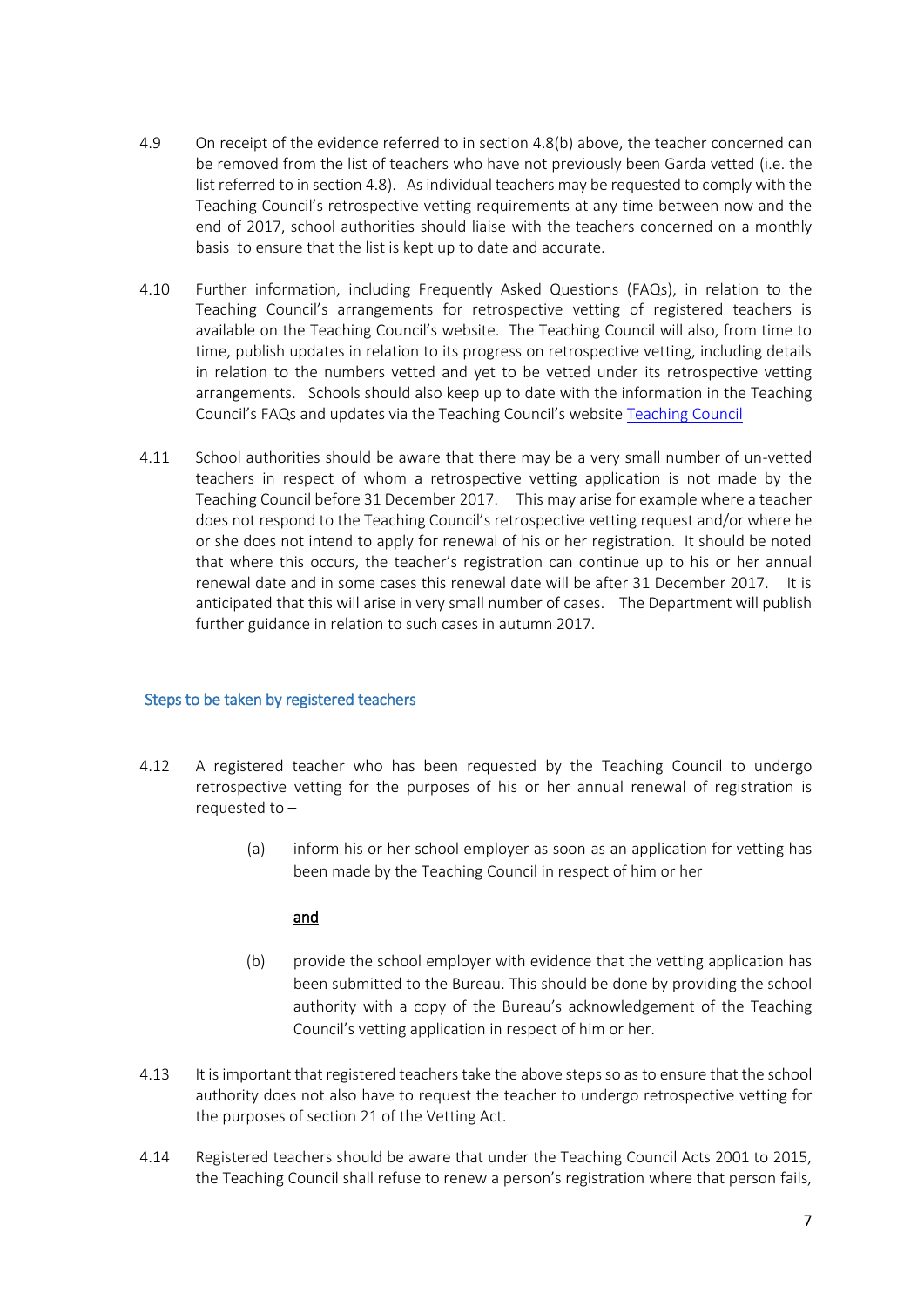without reasonable grounds, to comply with the Teaching Council's request to undergo retrospective vetting. It is important therefore that registered teachers ensure that they respond fully and promptly when requested by the Teaching Council to undergo retrospective vetting for the purposes of their annual renewal of registration. In that regard teachers should be aware that the Teaching Council may contact individual teachers at any time between now and the end of 2017. It is the responsibility of individual teachers to ensure that they comply with the relevant requirements, including any retrospective vetting requirements, relating to renewal of their registration. Under section 30 of the Teaching Council Acts 2001 to 2015 persons employed as teachers in recognised schools must be registered with the Teaching Council, other than in certain prescribed limited circumstances, in order to be paid from public monies by the Department of Education and Skills or an ETB. Registered teachers should refer to the Teaching Council websit[e Teaching](http://www.teachingcouncil.ie/en/)  [Council](http://www.teachingcouncil.ie/en/) for information about the retrospective vetting process. In addition registered teachers are also advised to read sections 4.4 to 4.6 of this circular.

### <span id="page-7-0"></span>**5. Retrospective vetting of non-teaching staff and non-employees.**

- 5.1 School authorities should note that under the Vetting Act there is no retrospective vetting requirement in respect of a member of a school's non-teaching staff or a non-employee who is employed or contracted by the school to undertake relevant work or activities with children or vulnerable persons or who is permitted to undertake such work on behalf of the school where –
	- the school authority has already obtained a vetting disclosure from the Bureau in respect of the person concerned or
	- the school authority has previously obtained a GCVU outcome in respect of the person concerned.
- 5.2 In order to identify persons who are required to be retrospectively vetted, each school authority should now review its non-teaching staff records and other relevant records in respect of –
	- (a) all non-teaching staff who undertake relevant work or activities,
	- (b) all persons who are contracted by the school to undertake relevant work or activities, and
	- (c) all persons who are permitted by the school to undertake relevant work or activities on the school's behalf

to identify those who have already been vetted and those have not yet been Garda vetted.

5.3 School authorities should draw up a list of those persons(identified as per 5.2 above above) who have not been vetted to date and who therefore must be retrospectively vetted. In drawing up this list, school authorities should take account of the information is section 5.5 of this circular and should also note that, in accordance with section 3 of the Vetting Act, there are no retrospective or other vetting requirements under the Vetting Act in respect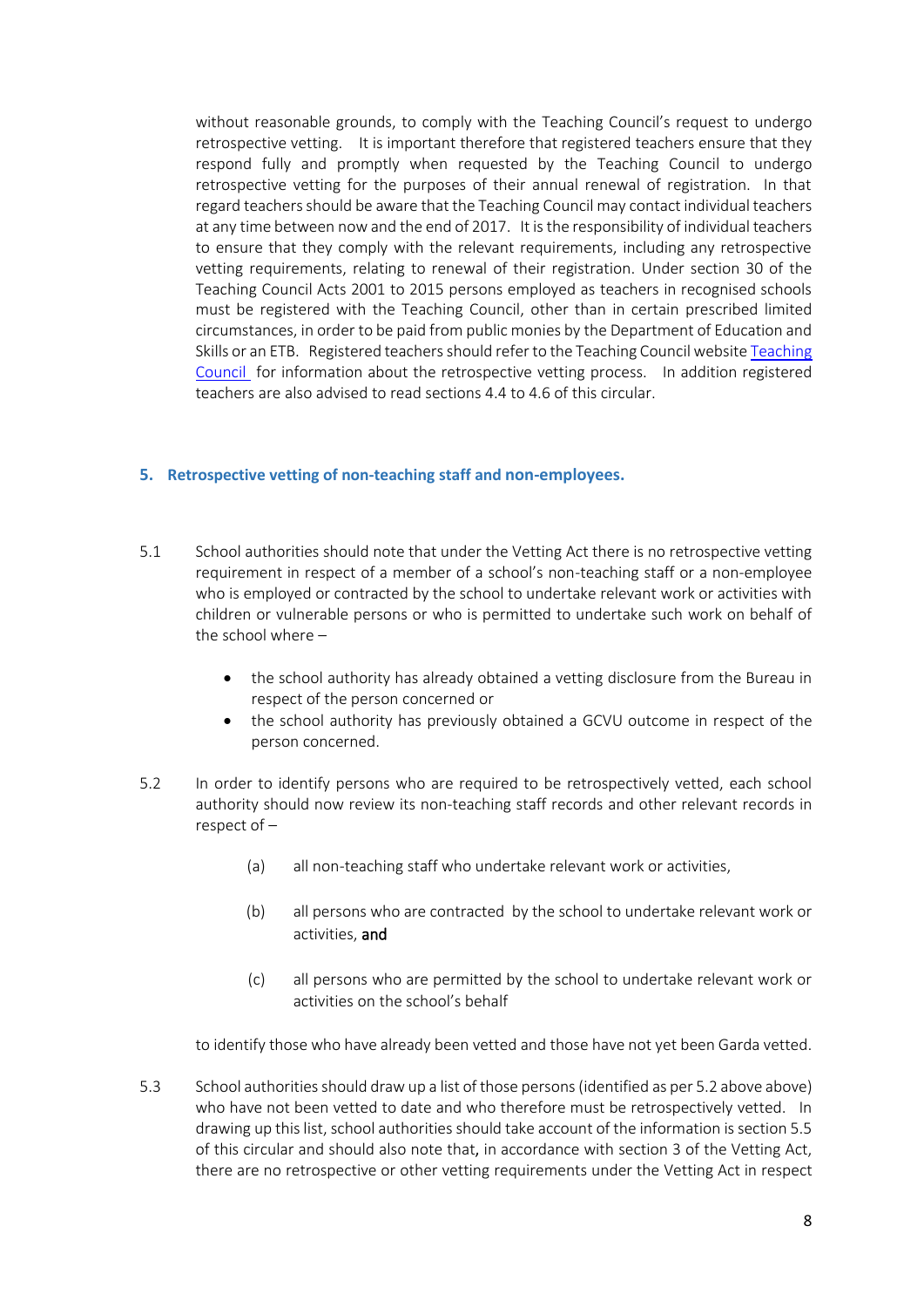of persons who assist a school on an occasional and unpaid basis provided such assistance does not involve the coaching, mentoring, counselling, teaching or training of children or vulnerable persons.

5.4 School authorities must ensure that an application for retrospective vetting is made in respect of each person on the list referred to in section 5.3 before 31 December 2017. Where the vetting application has been submitted to the Bureau by the relevant diocesan office, management body or ETB as appropriate, the person's name may be removed from the list referred to in section 5.3 above. Section 6.5 of this circular sets out the practical arrangements for retrospective vetting of non-teaching staff and non-employees.

#### Retrospective vetting where two or more relevant organisations are involved

- 5.5 Where the school and another relevant organisation are jointly involved in the employment, contract or permission of a person to undertake relevant work or activities, the school authority should note that section 21 of the Vetting Act does not oblige the school authority to make a retrospective vetting application in respect of such a person, where –
	- the school authority or that other relevant organisation has obtained a vetting disclosure from the Bureau in respect of the person concerned or
	- the school authority or that other relevant organisation has previously obtained a GCVU outcome in respect of the person concerned.

### <span id="page-8-0"></span>**6. Practical arrangements for retrospective vetting**

#### Registered Teachers

- 6.1 As outlined in section 4.1 of this circular the Teaching Council is undertaking retrospective vetting of registered teachers who have not been vetted to date in the context of their annual renewal of registration. The Teaching Council is undertaking this retrospective vetting on an ongoing basis between now and the end of 2017 in accordance with a schedule determined by the Teaching Council for this purpose. When vetting disclosures are received by the Teaching Council in this capacity, they will be placed on the Teaching Council's electronic register and can, with the consent of the teacher concerned, be made available in the normal way to any school employer, where required.
- 6.2 It is important to note that, in addition to undertaking retrospective vetting on its own behalf for registration purposes, the Teaching Council will also continue its existing conduit role for school employers where a vetting disclosure is required by a registered teacher (including a teacher who has not previously been vetted and has not yet been requested to undergo retrospective vetting for renewal of registration) for the purposes of circular 0031/2016 e.g. where a registered teacher requires a Bureau disclosure for a new employment.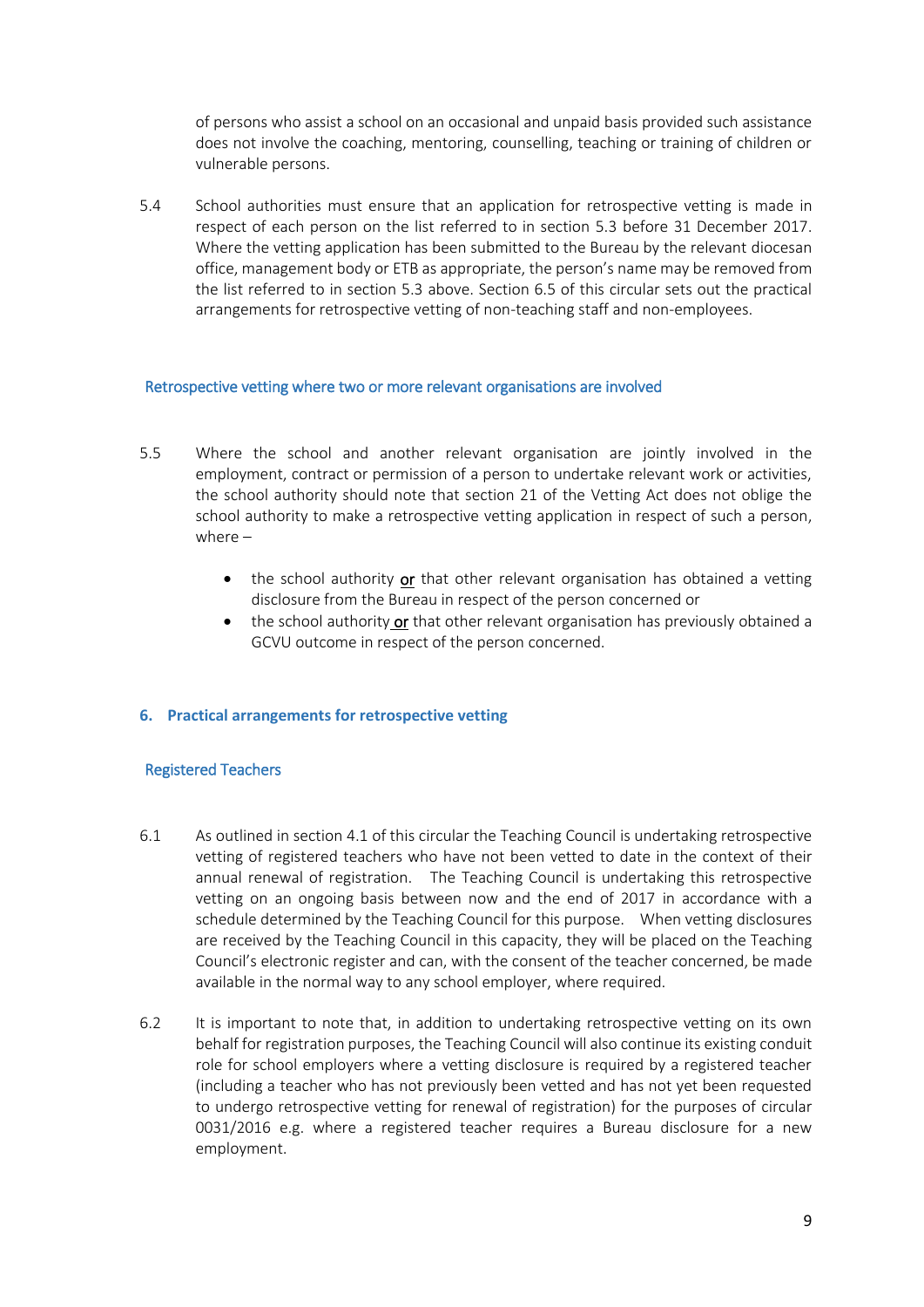- 6.3 The Teaching Council has, in accordance with sections 8 and 13 of the Vetting Act, informed the Bureau that in its role as a conduit for schools and ETBs, the Teaching Council represents all recognised schools and each of the Education and Training Boards (ETBs).
- 6.4 Where the Teaching Council is applying for vetting in its conduit role, it is doing so on behalf of all recognised schools or ETBs. Any such school or ETB that may wish to subsequently employ the teacher in question may, with the consent of the teacher concerned, access the disclosure in question via the Teaching Council's electronic register.

## Non-teaching staff and non-employees.

- 6.5 In the case of persons other than registered teachers, the relevant diocesan office or school management body will act as a conduit for schools for the purposes of the retrospective vetting of such persons and in the case of ETB schools the relevant ETB is the relevant organisation for such purposes.
- 6.6 It is important to note that, in addition to acting as a conduit for retrospective vetting for the purposes of section 21 of the Vetting Act, the relevant diocesan offices, management bodies or ETBs as appropriate will also continue in their existing conduit role for school authorities where a vetting disclosure is required in respect of non-teaching staff or nonemployees for the purposes of circular 0031/2016 e.g. where required in respect of a new employment, contract, permission or placement.

### Use and disclosure of information in a vetting disclosure

- 6.7 Section 16 of the Vetting Act provides that it is a criminal offence for a relevant organisation (including a school authority) to use or disclose information that is contained in a vetting disclosure other than in accordance with the Vetting Act or as otherwise authorised by law.
- 6.8 Confidentiality is also absolutely essential in the processing of vetting applications. It is vital to ensure that the appropriate security arrangements are in place at all stages of the vetting process to protect the security, confidentiality and integrity of all personal data of applicants. All data must be managed within the statutory provisions of the Data Protection Acts.

### <span id="page-9-0"></span>**7. Assessment of retrospective vetting disclosures**

- 7.1 Where a school authority obtains a retrospective vetting disclosure, it may, in accordance with section 16 of the Vetting Act, consider and take into account the information in that vetting disclosure to assess the suitability of the person concerned to undertake relevant work or activities.
- 7.2 Where a disclosure contains criminal records or specified information, a key issue for a school authority is to determine whether that information would render a person unsuitable to undertake relevant work or activities with children or vulnerable persons. It